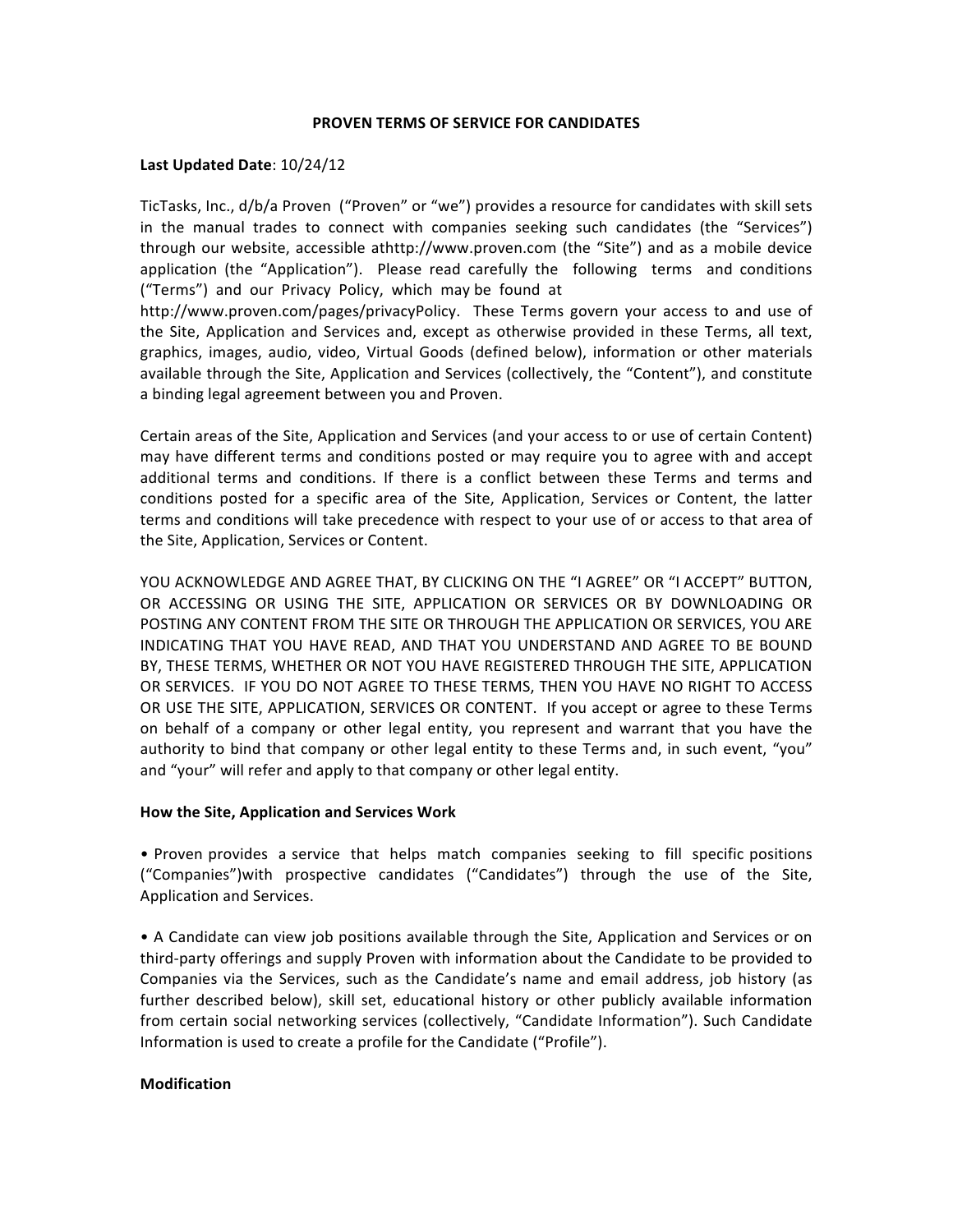Proven reserves the right, at its sole discretion, to modify, discontinue or terminate the Site, Application or Services or to modify these Terms, at any time and without prior notice. If we modify these Terms, we will post the modification on the Site or Application or through the Services or provide you with notice of the modification. We will also update the "Last Updated Date" at the top of these Terms. By continuing to access or use the Site, Application or Services after we have posted a modification on the Site or Application or through the Services or have provided you with notice of a modification, you are indicating that you agree to be bound by the modified Terms. If the modified Terms are not acceptable to you, your only recourse is to cease using the Site, Application and Services.

# **Eligibility**

The Site, Application and Services are intended solely for persons who are 18 or older. Any access to or use of the Site, Application or Services by anyone under 18 is expressly prohibited. By accessing or using the Site, Application or Services you represent and warrant that you are 18 or older. 

# **Your Relationship with Proven**

PROVEN ACTS ONLY AS A PLATFORM THAT FACILITATES THE SHARING OF INFORMATION BETWEEN CANDIDATES AND COMPANIES. PROVEN DOES NOT REPRESENT OR WARRANT THAT ANY INFORMATION OBTAINED VIA THE SITE, APPLICATION OR SERVICES IS ACCURATE OR ERROR-FREE OR THAT IT IS UP TO DATE. YOU UNDERSTAND AND AGREE THAT PROVEN DOES NOT INDEPENDENTLY VERIFY OR GUARANTEE ANY SUCH INFORMATION. PROVEN DOES NOT ENDORSE, RECOMMEND, OR GUARANTEE ANY COMPANY OR ANY COMPANY'S WILLINGNESS OR ABILITY TO HIRE ANY INDIVIDUAL, AND NOTHING IN THESE TERMS WILL BE CONSIDERED AN ENDORSEMENT, RECOMMENDATION, WARRANTY OR GUARANTEE OF THE FOREGOING BY PROVEN. PROVEN HAS NO CONTROL OVER CONTENT POSTED BY COMPANIES, THE QUALITY, SAFETY OR LEGALITY OF ANY CANDIDATE INFORMATION OR COMPANY INFORMATION POSTED VIA THE SITE, APPLICATION AND SERVICES, THE TRUTH OR ACCURACY OF ANY SUCH INFORMATION, AND/OR THE ABILITY OF COMPANIES TO OFFER WORK TO CANDIDATES OR THE ABILITY OF CANDIDATES TO FILL ANY JOB OPENINGS. IN ADDITION, PROVEN MAKES NO REPRESENTATIONS ABOUT ANY JOBS, CANDIDATE INFORMATION OR OTHER INFORMATION ON THE SITE, APPLICATION OR SERVICES. PROVEN WILL NOT BE HELD RESPONSIBLE, AND DISCLAIMS ALL RESPONSIBILITY, FOR ANY COMPANY INFORMATION OR CANDIDATE INFORMATION SHARED VIA THE SERVICES THAT FAILS TO COMPLY WITH APPLICABLE LAWS OR REGULATIONS. 

# **Account Registration and Termination**

In order to access certain features of the Site, Application and Services, you must register to create an "Account" and become a "Member" of the Site, Application and Services. We will create your Account and Profile for your use of the Services based upon the personal information that you provide to us via the Services. You agree to provide accurate, current and complete information during the registration process and to update such information to keep it accurate, current and complete. Proven reserves the right to suspend or terminate your Account if any information provided during the registration process or thereafter proves to be inaccurate, not current or incomplete. You are responsible for safeguarding your password.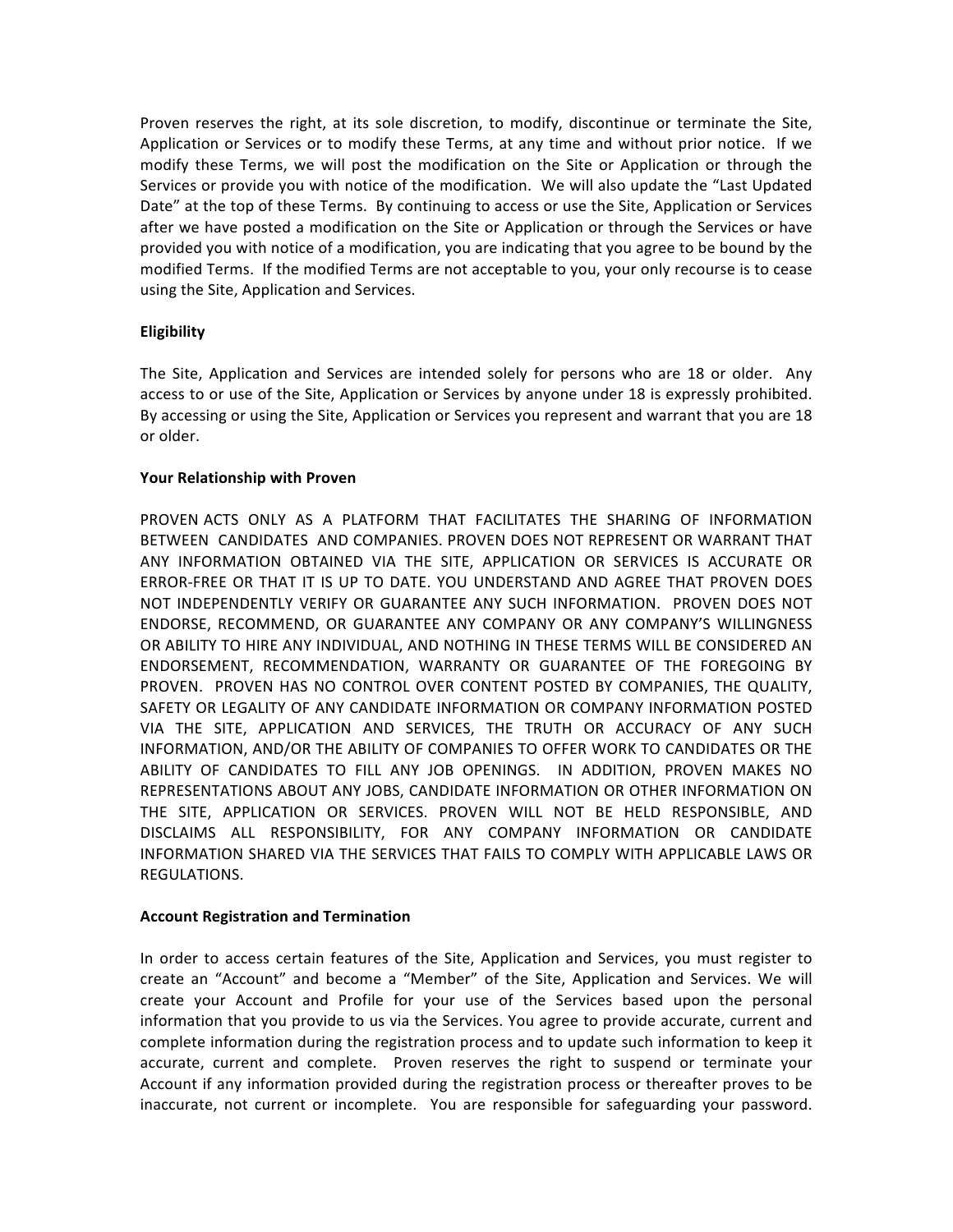You agree not to disclose your password to any third party and to take sole responsibility for any activities or actions under your Account, whether or not you have authorized such activities or actions. You will immediately notify Proven of any unauthorized use of your Account. You may request to cancel your Account at any time by sending an email to support@proven.com or by deactivating your Account via the "Deactivate" feature of the Site, Application and Services.

Without limiting other remedies, Proven may at any time refuse to provide access to the Site, Application or Services to you or suspend your access to the Site, Application or Services, permanently or temporarily, without reason or notice to you. Such termination or suspension amounts to a termination by Proven of these Terms (i) if Proven suspects you have failed to comply with any terms or conditions of these Terms or any rules or policies established by Proven or (ii) if Proven suspects that your actions may be illegal or cause liability, harm or disruption to you, Companies, Candidates, Proven or any other Members of the Site, Application or Services or any third parties.

# **Social Networking Services**

You can provide additional Candidate Information to Proven by logging into your account with certain third party social networking sites ("SNS") (including, but not limited to, Facebook) via our Site, Application or Services. If you decide to log into an SNS via our Site, Application or Services, we will obtain the personal information you have provided to the SNS (such as your "real" name, profile picture, email address and other information you make publicly available via the applicable SNS) from the account you have with such SNS and use that information to update your Account and Profile; the information we obtain may depend on the privacy settings you have with the SNS. You hereby consent to our access to and collection of such personal information about you.

### **Your Relationship with Companies and Other Members**

There is no guarantee that Proven can match appropriate Candidates with Companies. Your contractual rights regarding your relationship with Companies are governed by any contract you enter into with the applicable Company, if any. You are solely responsible for your interactions with Companies and other Members and will exercise caution, discretion, common sense and good judgment in using the Services and disclosing personal information to Companies, other Members and Proven. You agree to take reasonable precautions in all interactions with Companies and other Members, particularly if you decide to meet with a Company representative or other Member in person. YOUR USE OF THE SERVICES IS AT YOUR SOLE RISK AND DISCRETION AND PROVEN HEREBY DISCLAIMS ANY AND ALL LIABILITY TO YOU OR ANY THIRD PARTY RELATING THERETO.

PROVEN IS NOT RESPONSIBLE, AND DISCLAIMS ALL RESPONSIBILITY, FOR THE USE OR EXCHANGE OF ANY INFORMATION, SERVICES OR FILES BETWEEN OR AMONG PROVEN MEMBERS, INCLUDING BUT NOT LIMITED TO COMPANIES AND CANDIDATES. FURTHER, PROVEN DOES NOT CONTROL, NOR IS IT RESPONSIBLE FOR, THE TRUTH, ACCURACY, COMPLETENESS, SAFETY, TIMELINESS, QUALITY, APPROPRIATENESS, LEGALITY OR APPLICABILITY OF ANYTHING SAID OR WRITTEN BY MEMBERS INCLUDING WITHOUT LIMITATION, ANY INFORMATION CONTAINED IN EMPLOYER INFORMATION OR ANY CANDIDATE INFORMATION, PROFILES OR ANY INFORMATION MADE AVAILABLE THROUGH THE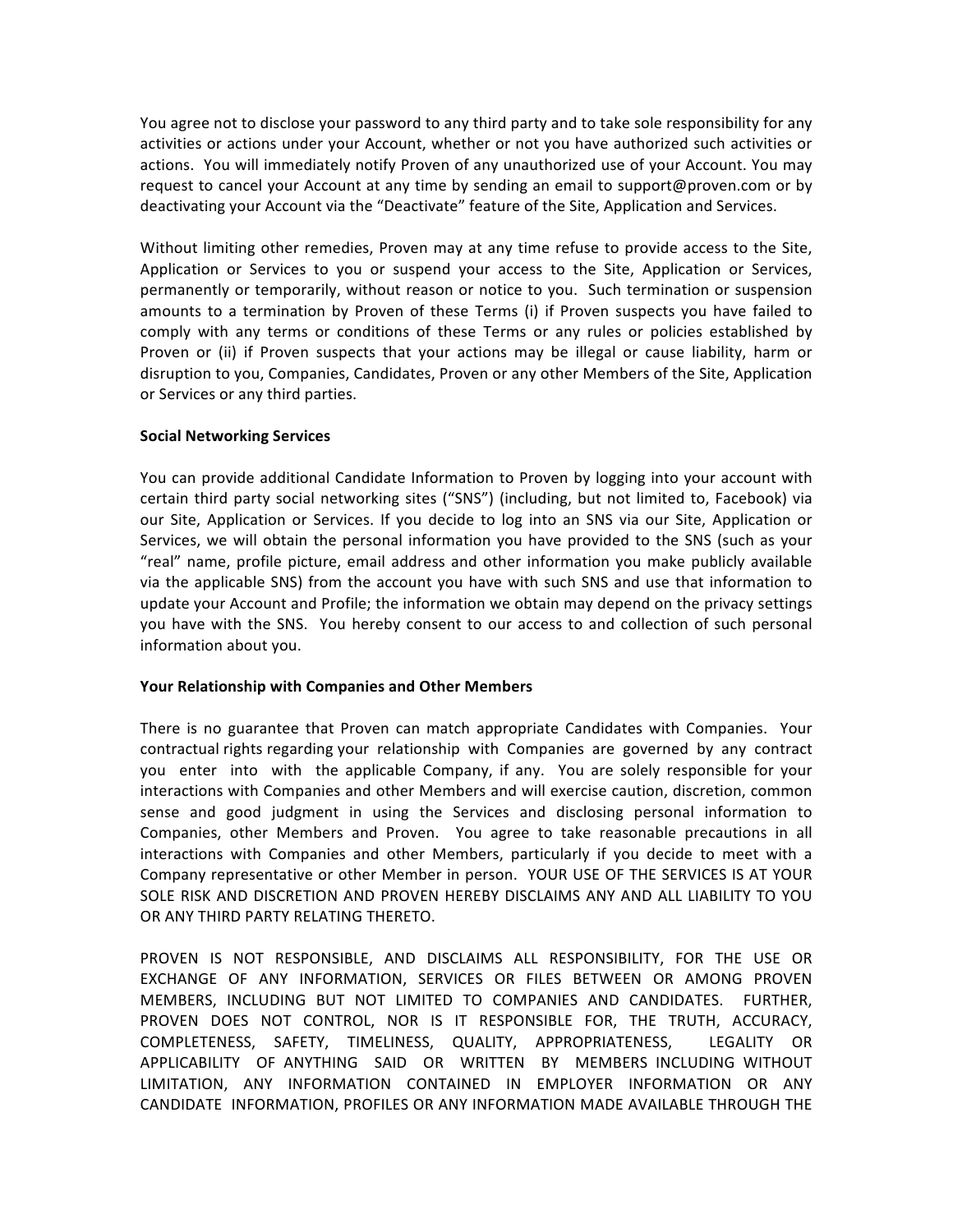SITE, APPLICATION OR SERVICES THAT IS PROVIDED BY MEMBERS. Proven assumes no responsibility for monitoring any Member Content.

### **In-Services Virtual Goods**

The Services may include virtual items, but not limited to Proven badges ("Virtual Goods"). Proven's Virtual Goods are made available to you at the sole discretion of Proven and may be discontinued at any time. Virtual Goods may never be redeemed for "real world" money, goods or other items of monetary value from Proven or any other party.

Virtual Goods are digital items only. Your right to use any Virtual Goods that you obtain via the Services are limited to a non-exclusive, non-transferable, non-sublicenseable, revocable right to use such Virtual Goods solely within the Services for your personal use and for no other purpose. Except for the limited rights described herein, you have no property or ownership interest or right or title in or to any such Virtual Goods, which remain the exclusive property of Proven. The existence of a particular offer of Virtual Goods is not a commitment by Proven to maintain or continue to make the Virtual Goods available in the future. The scope, variety and type of Virtual Goods that you may obtain can change at any time. Proven has the absolute right to manage, regulate, control, modify or eliminate such Virtual Goods as it sees fit in its sole discretion, and Proven will have no liability to you or anyone for the exercise of such rights.

Except where explicitly authorized within the Services, (i) transfers of Virtual Goods are strictly prohibited; (ii) outside of the Services, you may not buy or sell any Virtual Goods for "real world" money or otherwise exchange items for value; and (iii) Proven does not recognize any such purported transfers of Virtual Goods, nor the purported sale, gift or trade in the "real world" of anything that appears in the Services. Any attempt to do any of the foregoing is in violation of these Terms and will result in an automatic termination of your rights to use the Virtual Goods and may result in termination of your Account, a lifetime ban from the Services and/or possible legal action. You agree that all sales related to your use of the Services are final. No refunds will be given, except in our sole and absolute discretion.

All Virtual Goods are forfeited if your Account is terminated or suspended for any reason, in Proven's sole and absolute discretion, or if Proven discontinues providing the Services.

# **Privacy**

See Proven's Privacy Policy at http://www.proven.com/pages/privacyPolicy for information and notices concerning Proven's collection and use of your personal information.

# **Ownership**

The Site, Application, Services and Content are protected by copyright, trademark, and other laws of the United States and foreign countries. Except as expressly provided in these Terms, Proven and its licensors exclusively own all right, title and interest in and to the Site, Application, Services and Content, including all associated intellectual property rights. You will not remove, alter or obscure any copyright, trademark, service mark or other proprietary rights notices incorporated in or accompanying the Site, Application, Services or Content.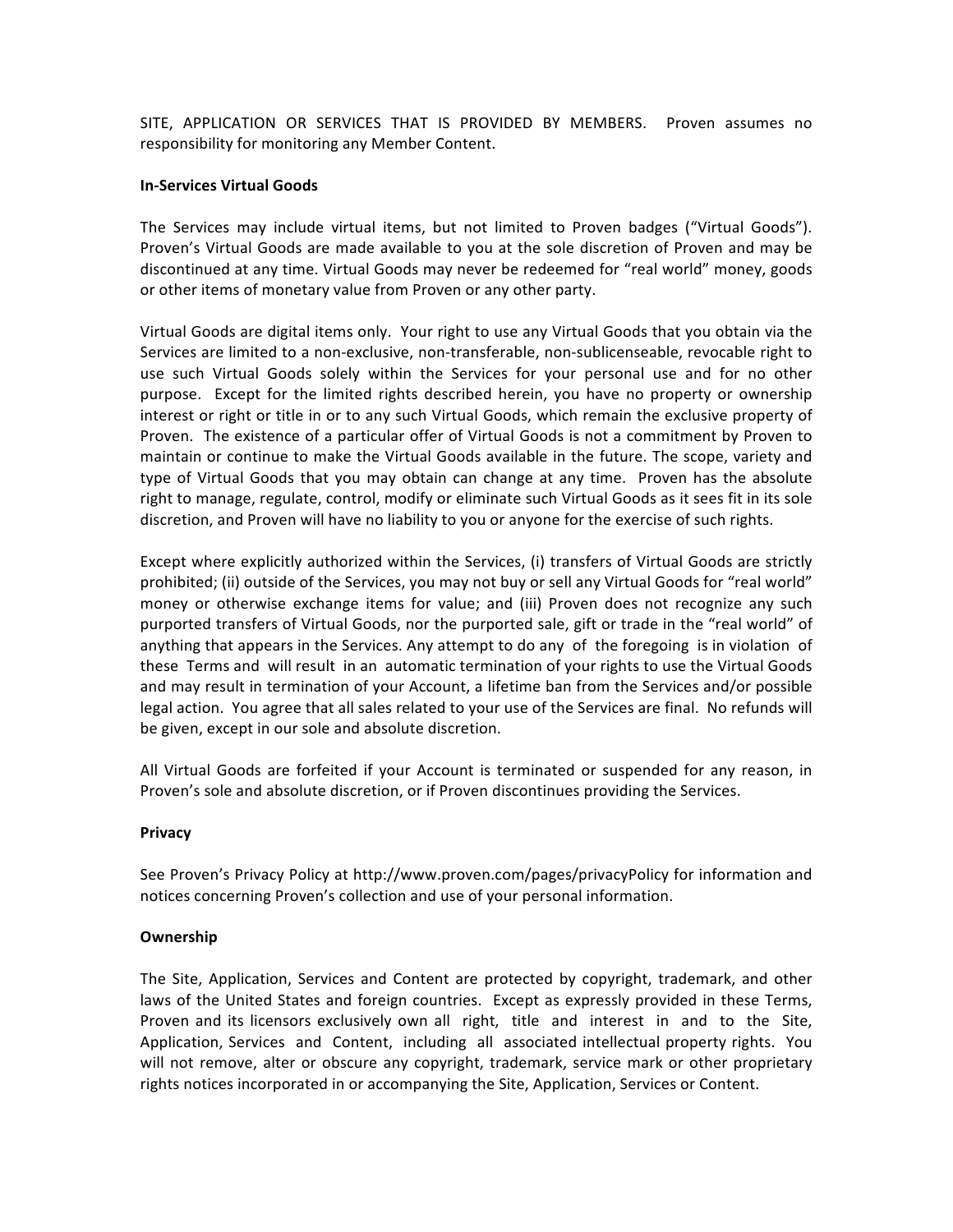#### **Content License**

Subject to your compliance with the terms and conditions of these Terms, Proven grants you a limited, non-exclusive, non-transferable license, without the right to sublicense, to access and view any Content solely for your personal and non-commercial purposes. You will not use, copy, adapt, modify, prepare derivative works based upon, distribute, license, sell, transfer, publicly display, publicly perform, transmit, stream, broadcast or otherwise exploit the Site, Application, Services or Content, except as expressly permitted in these Terms. No licenses or rights are granted to you by implication or otherwise under any intellectual property rights owned or controlled by Proven or its licensors, except for the licenses and rights expressly granted in these Terms.

### **Application License**

Subject to your compliance with these Terms, Proven grants you a limited non-exclusive, nontransferable license to download and install a copy of the Application on a single mobile device or computer that you own or control and to run such copy of the Application solely for your own personal use. Furthermore, with respect to any Application accessed through or downloaded from the Apple App Store ("App Store Sourced Application"), you will use the App Store Sourced Application only: (i) on an Apple-branded product that runs iOS (Apple's proprietary operating system software); and (ii) as permitted by the "Usage Rules" set forth in the Apple App Store Terms of Service. Proven reserves all rights in and to the Application not expressly granted to you under these Terms.

## **Accessing and Downloading the Application from iTunes**

The following applies to any App Store Sourced Application:

- You acknowledge and agree that (i) these Terms are concluded between you and Proven only, and not Apple, and (ii) Proven, not Apple, is solely responsible for the App Store Sourced Application and content thereof. Your use of the App Store Sourced Application must comply with the App Store Terms of Service.
- You acknowledge that Apple has no obligation whatsoever to furnish any maintenance and support services with respect to the App Store Sourced Application.
- In the event of any failure of the App Store Sourced Application to conform to any applicable warranty, you may notify Apple, and Apple will refund the purchase price for the App Store Sourced Application to you and to the maximum extent permitted by applicable law, Apple will have no other warranty obligation whatsoever with respect to the App Store Sourced Application. As between Proven and Apple, any other claims, losses, liabilities, damages, costs or expenses attributable to any failure to conform to any warranty will be the sole responsibility of Proven.
- You and Proven acknowledge that, as between Proven and Apple, Apple is not responsible for addressing any claims you have or any claims of any third party relating to the App Store Sourced Application or your possession and use of the App Store Sourced Application, including, but not limited to: (i) product liability claims; (ii) any claim that the App Store Sourced Application fails to conform to any applicable legal or regulatory requirement; and (iii) claims arising under consumer protection or similar legislation.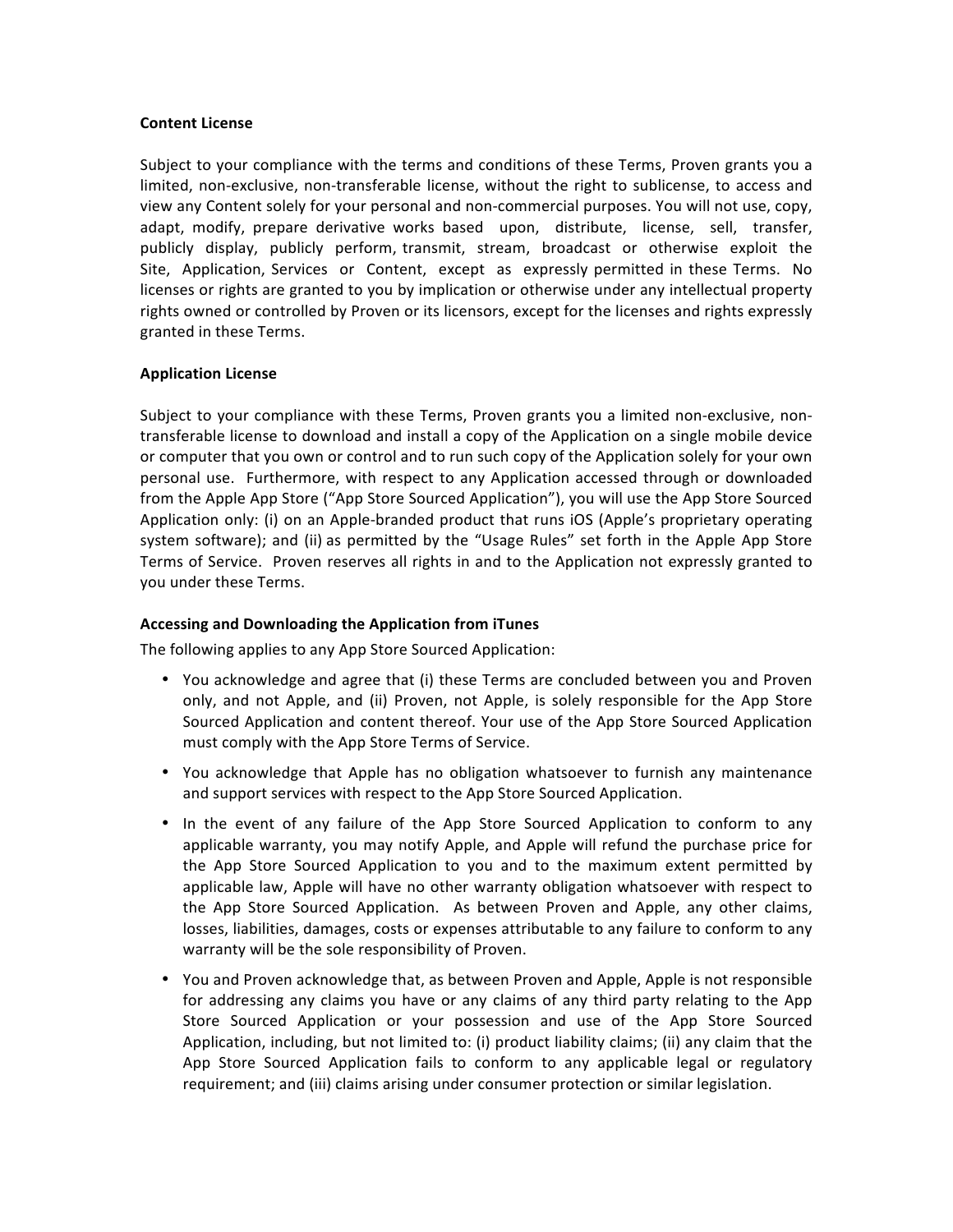- You and Proven acknowledge that, in the event of any third party claim that the App Store Sourced Application or your possession and use of that App Store Sourced Application infringes that third party's intellectual property rights, as between Proven and Apple, Proven, not Apple, will be solely responsible for the investigation, defense, settlement and discharge of any such intellectual property infringement claim to the extent required by these Terms.
- You and Proven acknowledge and agree that Apple, and Apple's subsidiaries, are third party beneficiaries of these Terms as related to your license of the App Store Sourced Application, and that, upon your acceptance of the terms and conditions of these Terms, Apple will have the right (and will be deemed to have accepted the right) to enforce these Terms as related to your license of the App Store Sourced Application against you as a third party beneficiary thereof.
- Without limiting any other terms of these Terms, you must comply with all applicable third party terms of agreement when using the App Store Sourced Application.

# **Member Content**

As a Member, you may post, upload, publish, submit or transmit text, graphics, images, information or other materials to be made available through the Site, Application and Services ("Member Content"). By making available any Member Content through the Site, Application and Services, you hereby grant to Proven a worldwide, irrevocable, perpetual, non-exclusive, transferable, royalty-free license, with the right to sublicense, to use, copy, adapt, modify, distribute, license, sell, transfer, publicly display, publicly perform, transmit, stream, broadcast and otherwise exploit such Member Content only on, through or by means of the Site, Application and Services. Proven does not claim any ownership rights in any such Member Content and nothing in these Terms will be deemed to restrict any rights that you may have to use and exploit any such Member Content.

You acknowledge and agree that you are solely responsible for all Member Content that you make available through the Site, Application or Services. Accordingly, you represent and warrant that: (i) you either are the sole and exclusive owner of all Member Content that you make available through the Site, Application or Services or you have all rights, licenses, consents and releases that are necessary to grant to Proven the rights in such Member Content, as contemplated under these Terms; and (ii) neither the Member Content nor your posting, uploading, publication, submission or transmittal of the Member Content or Proven's use of the Member Content (or any portion thereof) on, through or by means of the Site, Application or Services will infringe, misappropriate or violate a third party's patent, copyright, trademark, trade secret, moral rights or other intellectual property rights, or rights of publicity or privacy, or result in the violation of any applicable law or regulation.

### **Feedback**

We welcome and encourage you to provide feedback, comments and suggestions for improvements to the Site, Application and Services ("Feedback"). You may submit Feedback by emailing us at support@proven.com or clicking the "Contact Us" link on the Site, Application and Services. You acknowledge and agree that all Feedback will be the sole and exclusive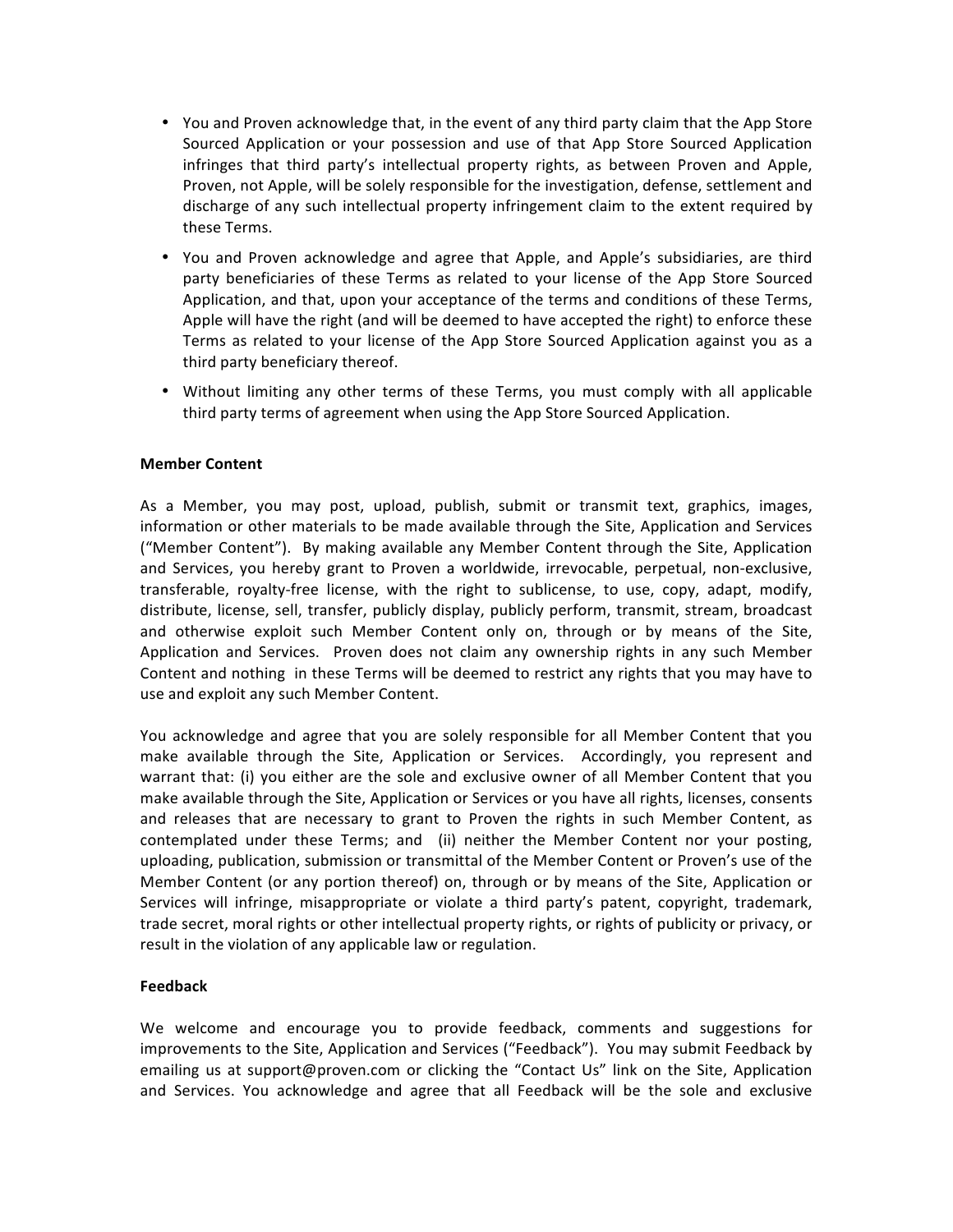property of Proven and you hereby irrevocably assign to Proven and agree to irrevocably assign to Proven all of your right, title, and interest in and to all Feedback, including without limitation all worldwide patent rights, copyright rights, trade secret rights, and other proprietary or intellectual property rights therein. At Proven's request and expense, you will execute documents and take such further acts as Proven may reasonably request to assist Proven to acquire, perfect, and maintain its intellectual property rights and other legal protections for the Feedback.

## **General Prohibitions**

You agree not to do any of the following:

• Post, upload, publish, submit or transmit any text, graphics, images, software, music, audio, video, information or other material that: (i) infringes, misappropriates or violates a third party's patent, copyright, trademark, trade secret, moral rights or other intellectual property rights, or rights of publicity or privacy; (ii) violates, or encourages any conduct that would violate, any applicable law or regulation or would give rise to civil liability; (iii) is fraudulent, misleading or deceptive; (iv) is defamatory, obscene, pornographic, vulgar or offensive; (v) promotes discrimination,  $bigot(y, racism, hatred, harassment or harm against any individual or group; (vi)$ is violent or threatening or promotes violence or actions that are threatening to any other person (vii) promotes illegal or harmful activities or substances; (viii) or is inaccurate or untrue.

• Use any information obtained from the Site, Application or Services unless you are seeking employment and related information or an employer seeking an employee;

• Use, display, mirror or frame the Site, Application or Services, or any individual element within the Site, Application or Services, Proven's name, any Proven trademark, logo or other proprietary information, or the layout and design of any page or form contained on a page, without Proven's express written consent;

• Access, tamper with, or use non-public areas of the Site, Application or Services, Proven's computer systems, or the technical delivery systems of Proven's providers;

• Attempt to probe, scan, or test the vulnerability of any Proven system or network or breach any security or authentication measures;

• Avoid, bypass, remove, deactivate, impair, descramble or otherwise circumvent any technological measure implemented by Proven or any of Proven's providers or any other third party (including another Member) to protect the Site, Application Services or Content;

• Attempt to access or search the Site, Application, Services or Content or download Content from the Site, Application or Services through the use of any engine, software, tool, agent, device or mechanism (including spiders, robots, crawlers, data mining tools or the like) other than the software and/or search agents provided by Proven or other generally available third party web browsers;

• Send any unsolicited or unauthorized advertising, promotional materials, email, junk mail, spam, chain letters or other form of solicitation;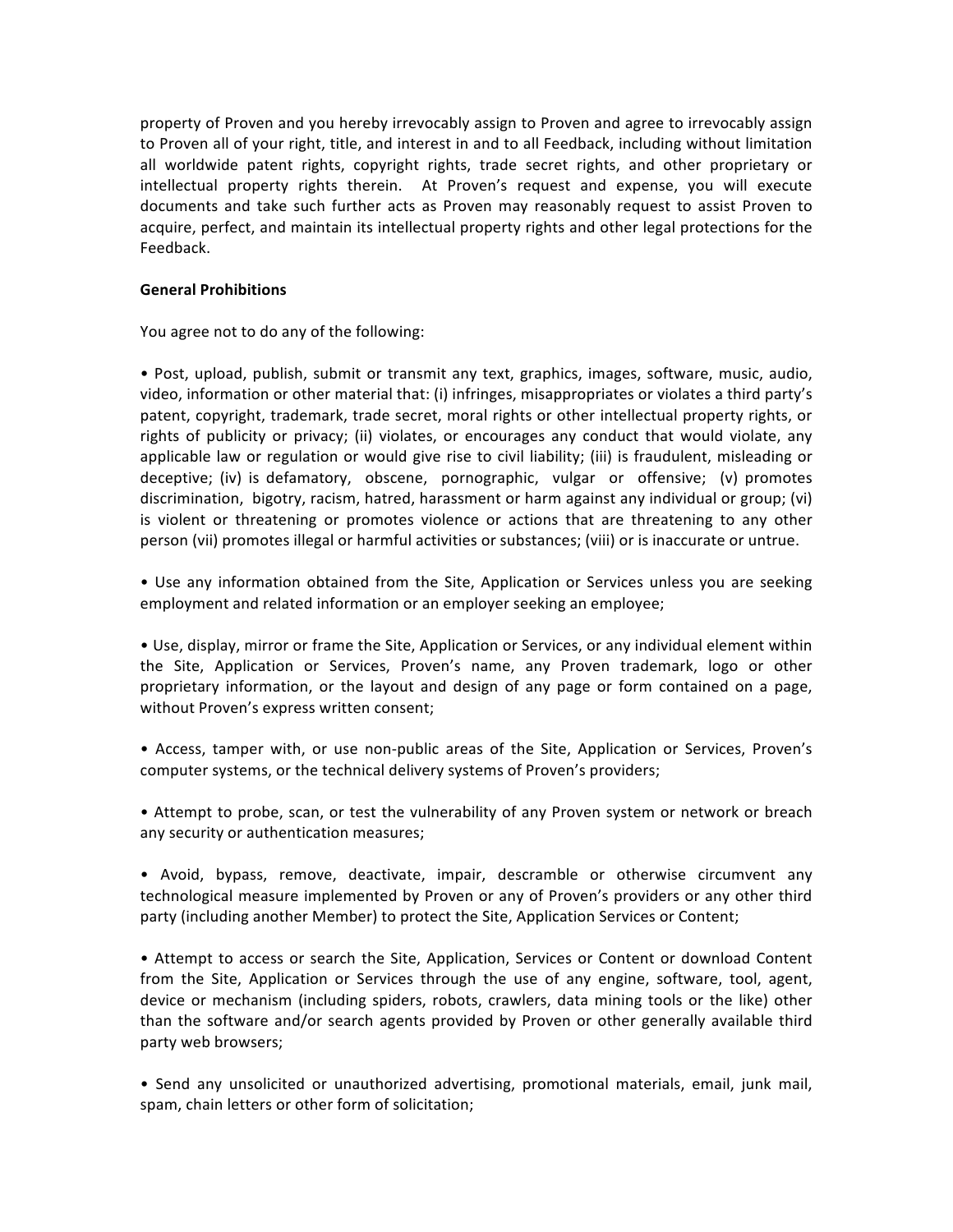• Use any meta tags or other hidden text or metadata utilizing a Proven trademark, logo URL or product name without Proven's express written consent;

• Use the Site, Application, Services or Content for any commercial purpose or the benefit of any third party or in any manner except as permitted by these Terms;

• Forge any TCP/IP packet header or any part of the header information in any email or newsgroup posting, or in any way use the Site, Application, Services or Content to send altered, deceptive or false source identifying information;

• Attempt to decipher, decompile, disassemble or reverse engineer any of the software used to provide the Site, Application, Services or Content;

• Interfere with, or attempt to interfere with, the access of any Member, host or network, including, without limitation, sending a virus, overloading, flooding, spamming, or mail-bombing the Site, Application or Services;

• Collect or store any personally identifiable information from the Site, Application or Services from other Members of the Site, Application or Services without their express permission;

- Impersonate or misrepresent your affiliation with any person or entity;
- Violate any applicable law or regulation; or
- Encourage or enable any other individual to do any of the foregoing.

Proven will have the right to investigate and prosecute violations of any of the above to the fullest extent of the law. Proven may involve and cooperate with law enforcement authorities in prosecuting Members who violate these Terms. You acknowledge that Proven has no obligation to monitor your access to or use of the Site, Application, Services or Content or to review or edit any Member Content, but has the right to do so for the purpose of operating the Site, Application and Services, to ensure your compliance with these Terms, or to comply with applicable law or the order or requirement of a court, administrative agency or other governmental body. Proven reserves the right, at any time and without prior notice, to remove or disable access to any Content, including, any Member Content, that Proven, at its sole discretion, considers to be in violation of these Terms or otherwise harmful to the Site, Application or Services.

# **Copyright Policy**

Proven respects copyright law and expects its Members to do the same. It is Proven's policy to terminate, in appropriate circumstances, the Accounts of registered Members and other visitors to the Services who repeatedly infringe or are believed to be repeatedly infringing the rights of copyright holders. Please see Proven's Copyright Policy at

http://www.proven.com/pages/copyrightPolicy for further information.

**Links**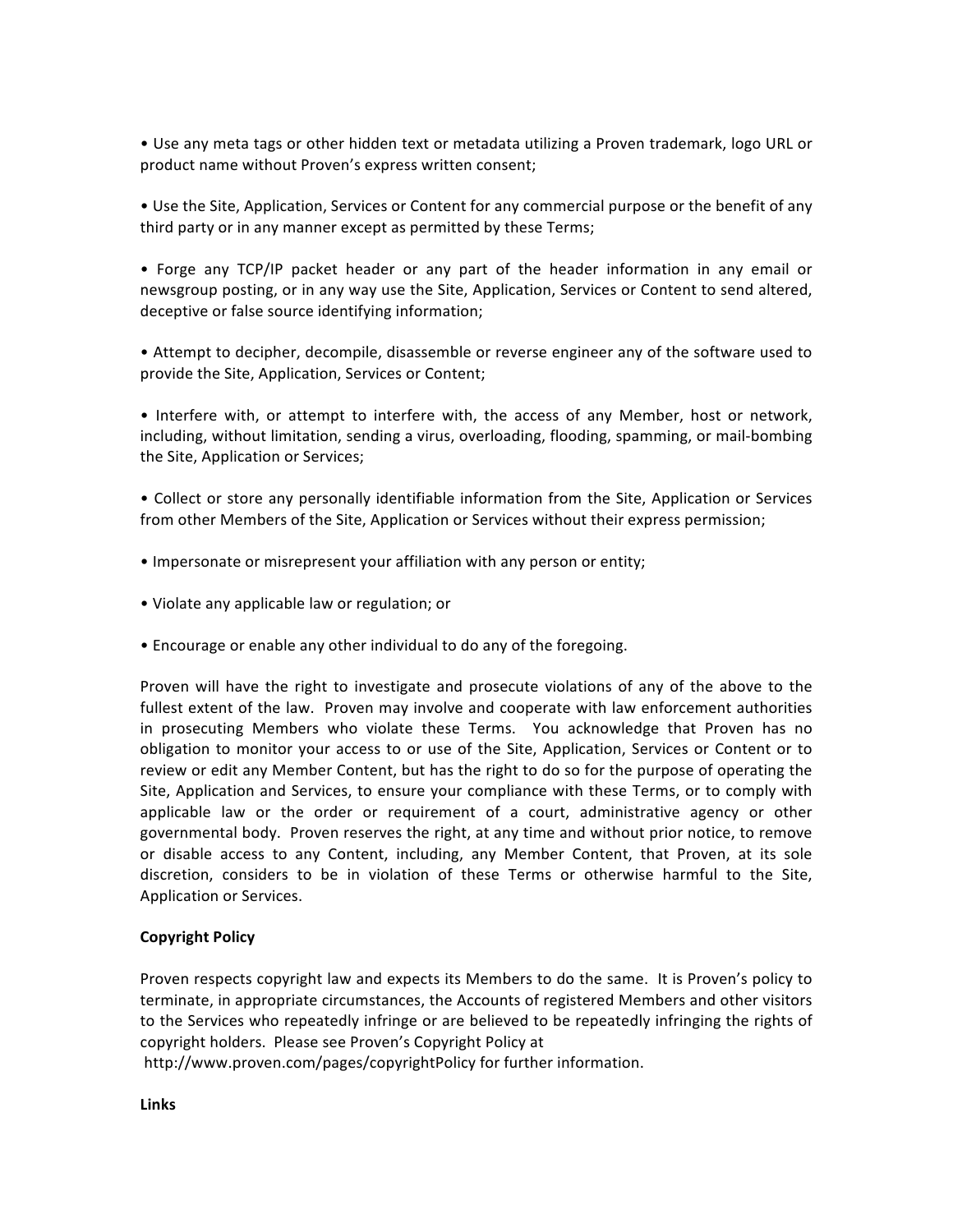The Site, Application and Services may contain links to third-party websites or resources. You acknowledge and agree that Proven is not responsible or liable for: (i) the availability or accuracy of such websites or resources; or (ii) the content, products, or services on or available from such websites or resources. Links to such websites or resources do not imply any endorsement by Proven of such websites or resources or the content, products, or services available from such websites or resources. You acknowledge sole responsibility for and assume all risk arising from your use of any such websites or resources.

# **Disclaimers**

THE SITE, APPLICATION SERVICES AND CONTENT ARE PROVIDED "AS IS", WITHOUT WARRANTY OF ANY KIND, EITHER EXPRESS OR IMPLIED. WITHOUT LIMITING THE FOREGOING, PROVEN EXPLICITLY DISCLAIMS ALL WARRANTIES, EXPRESS OR IMPLIED, REGARDING THE SITE, APPLICATION, SERVICES AND CONTENT AND ALL COMMUNICATIONS BETWEEN OR AMONG MEMBERS (INCLUDING BUT NOT LIMITED TO THOSE THROUGH THE SITE, APPLICATION AND SERVICES), INCLUDING ANY IMPLIED WARRANTY OF QUALITY, AVAILABILITY, MERCHANTABILITY, FITNESS FOR A PARTICULAR PURPOSE, QUIET ENJOYMENT OR NON-INFRINGEMENT, AND ANY WARRANTIES ARISING OUT OF COURSE OF DEALING OR USAGE OF TRADE. YOU HEREBY AGREE TO RELEASE PROVEN FROM ANY DAMAGES OR CLAIMS IN ANY WAY CONNECTED WITH COMPANIES OR OTHER MEMBERS OF THE SITE, APPLICATION OR SERVICES. PROVEN MAKES NO WARRANTY THAT THE SITE, APPLICATION, SERVICES OR CONTENT WILL MEET YOUR REQUIREMENTS OR BE AVAILABLE ON AN UNINTERRUPTED, SECURE, OR ERROR-FREE BASIS. PROVEN MAKES NO WARRANTY REGARDING THE QUALITY OF ANY SERVICES OR CONTENT OBTAINED THROUGH THE SITE, APPLICATION OR SERVICES OR THE ACCURACY, TIMELINESS, TRUTHFULNESS, COMPLETENESS OR RELIABILITY OF ANY CONTENT OBTAINED THROUGH THE SITE, APPLICATION OR SERVICES.

NO ADVICE OR INFORMATION, WHETHER ORAL OR WRITTEN, OBTAINED FROM PROVEN OR THROUGH THE SITE, APPLICATION SERVICES OR CONTENT, WILL CREATE ANY WARRANTY NOT EXPRESSLY MADE HEREIN.

YOU ARE SOLELY RESPONSIBLE FOR ALL OF YOUR COMMUNICATIONS AND INTERACTIONS WITH OTHER MEMBERS OF THE SITE, APPLICATION OR SERVICES AND WITH OTHER PERSONS WITH WHOM YOU COMMUNICATE OR INTERACT AS A RESULT OF YOUR USE OF THE SITE, APPLICATION OR SERVICES. YOU UNDERSTAND THAT PROVEN DOES NOT SCREEN OR INQUIRE INTO THE BACKGROUND OF ANY MEMBERS OF THE SITE, APPLICATION OR SERVICES, NOR DOES PROVEN MAKE ANY ATTEMPT TO VERIFY THE STATEMENTS OF MEMBERS OF THE SITE, APPLICATION OR SERVICES. PROVEN MAKES NO REPRESENTATIONS OR WARRANTIES AS TO THE CONDUCT OF MEMBERS OF THE SITE, APPLICATION OR SERVICES OR THEIR COMPATIBILITY WITH ANY CURRENT OR FUTURE MEMBERS OF THE SITE, APPLICATION OR SERVICES. YOU AGREE TO TAKE REASONABLE PRECAUTIONS IN ALL COMMUNICATIONS AND INTERACTIONS WITH OTHER MEMBERS OF THE SITE, APPLICATION OR SERVICES AND WITH OTHER PERSONS WITH WHOM YOU COMMUNICATE OR INTERACT AS A RESULT OF YOUR USE OF THE SITE, APPLICATION OR SERVICES, PARTICULARLY IF YOU DECIDE TO MEET OFFLINE OR IN PERSON.

### **Indemnity**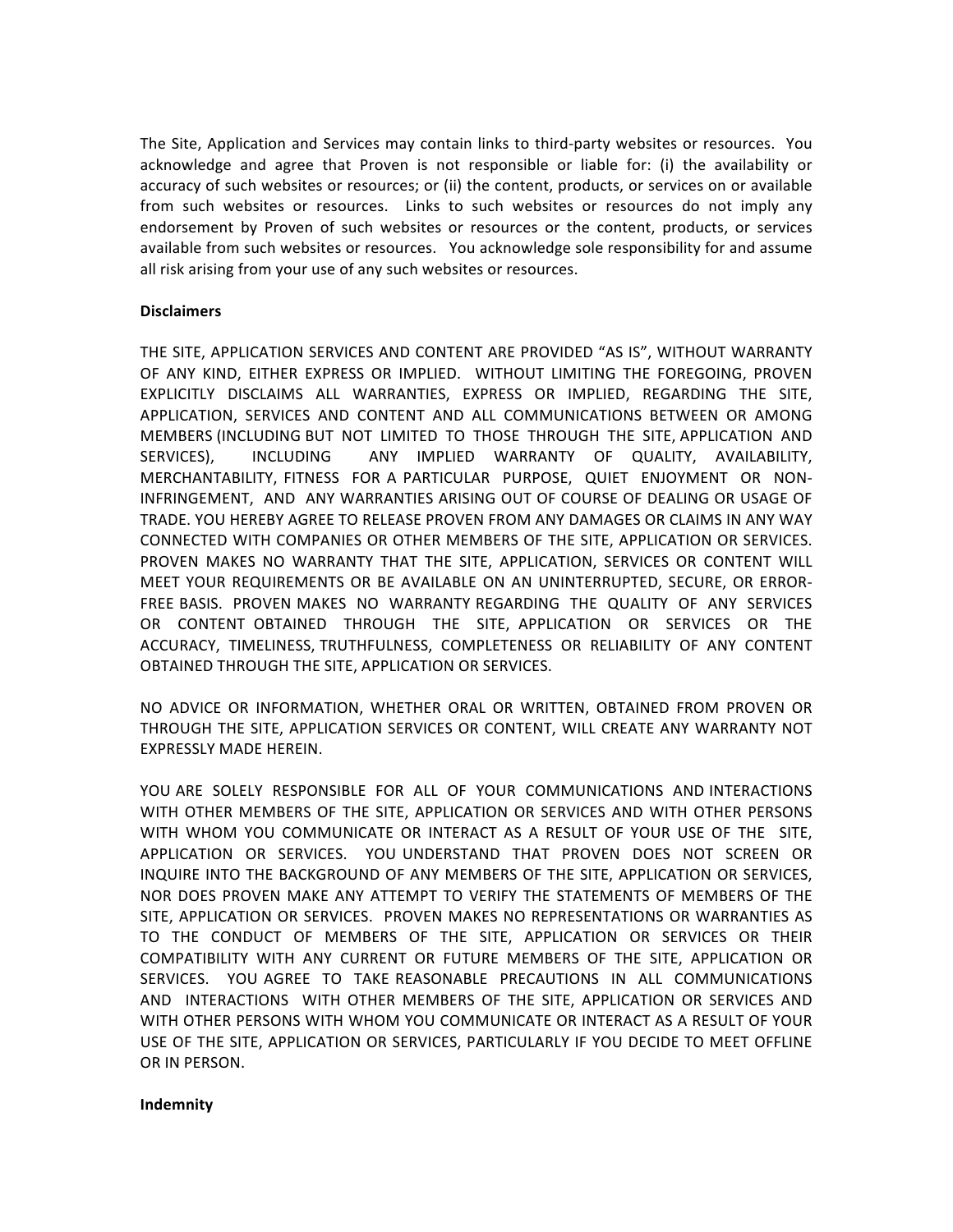You agree to defend, indemnify, and hold Proven, its officers, directors, employees and agents, harmless from and against any claims, liabilities, damages, losses, and expenses, including, without limitation, reasonable legal and accounting fees, arising out of or in any way connected with your access to or use of the Site, Application Services or Content, or your violation of these Terms.

# **Limitation of Liability**

YOU ACKNOWLEDGE AND AGREE THAT, TO THE MAXIMUM EXTENT PERMITTED BY LAW, THE ENTIRE RISK ARISING OUT OF YOUR ACCESS TO AND USE OF THE SITE, APPLICATION, SERVICES AND CONTENT REMAINS WITH YOU. PROVEN WILL NOT BE LIABLE FOR ANY INCIDENTAL, SPECIAL, EXEMPLARY OR CONSEQUENTIAL DAMAGES, INCLUDING LOST PROFITS, LOSS OF DATA OR LOSS OF GOODWILL, SERVICE INTERRUPTION, COMPUTER DAMAGE OR SYSTEM FAILURE OR THE COST OF SUBSTITUTE PRODUCTS OR SERVICES, ARISING OUT OF OR IN CONNECTION WITH THESE TERMS OR FROM THE USE OF OR INABILITY TO USE THE SITE, APPLICATION, SERVICES OR CONTENT, OR FROM ANY COMMUNICATIONS, INTERACTIONS OR MEETINGS WITH OTHER MEMBERS OF THE SITE, APPLICATION OR SERVICES OR OTHER PERSONS WITH WHOM YOU COMMUNICATE OR INTERACT AS A RESULT OF YOUR USE OF THE SITE, APPLICATION OR SERVICES, WHETHER BASED ON WARRANTY, CONTRACT, TORT (INCLUDING NEGLIGENCE), PRODUCT LIABILITY OR ANY OTHER LEGAL THEORY, AND WHETHER OR NOT PROVEN HAS BEEN INFORMED OF THE POSSIBILITY OF SUCH DAMAGE, EVEN IF A LIMITED REMEDY SET FORTH HEREIN IS FOUND TO HAVE FAILED OF ITS ESSENTIAL PURPOSE.

IN NO EVENT WILL PROVEN'S AGGREGATE LIABILITY ARISING OUT OF OR IN CONNECTION WITH THESE TERMS OR FROM THE USE OF OR INABILITY TO USE THE SITE, APPLICATION SERVICES OR CONTENT EXCEED THE AMOUNTS YOU HAVE PAID TO PROVEN FOR USE OF THE SITE, APPLICATION AND SERVICES IN THE TWELVE (12) MONTH PERIOD PRIOR TO THE EVENT GIVING RISE TO THE LIABILITY OR ONE HUNDRED DOLLARS (\$100), IF YOU HAVE NOT MADE ANY PAYMENTS TO PROVEN, AS APPLICABLE. THE LIMITATIONS OF DAMAGES SET FORTH ABOVE ARE FUNDAMENTAL ELEMENTS OF THE BASIS OF THE BARGAIN BETWEEN PROVEN AND YOU. SOME JURISDICTIONS DO NOT ALLOW THE EXCLUSION OR LIMITATION OF LIABILITY FOR CONSEQUENTIAL OR INCIDENTAL DAMAGES, SO THE ABOVE LIMITATION MAY NOT APPLY TO YOU. 

# **Proprietary Rights Notices**

All trademarks, service marks, logos, trade names and any other proprietary designations of Proven used herein are trademarks or registered trademarks of Proven. Any other trademarks, service marks, logos, trade names and any other proprietary designations are the trademarks or registered trademarks of their respective parties.

# **Controlling Law and Jurisdiction**

These Terms and any action related thereto will be governed by the laws of the State of California without regard to its conflict of laws provisions. The exclusive jurisdiction and venue of any action to prevent the actual or threatened infringement, misappropriation or violation of a party's copyrights, trademarks, trade secrets, patents or other intellectual property rights will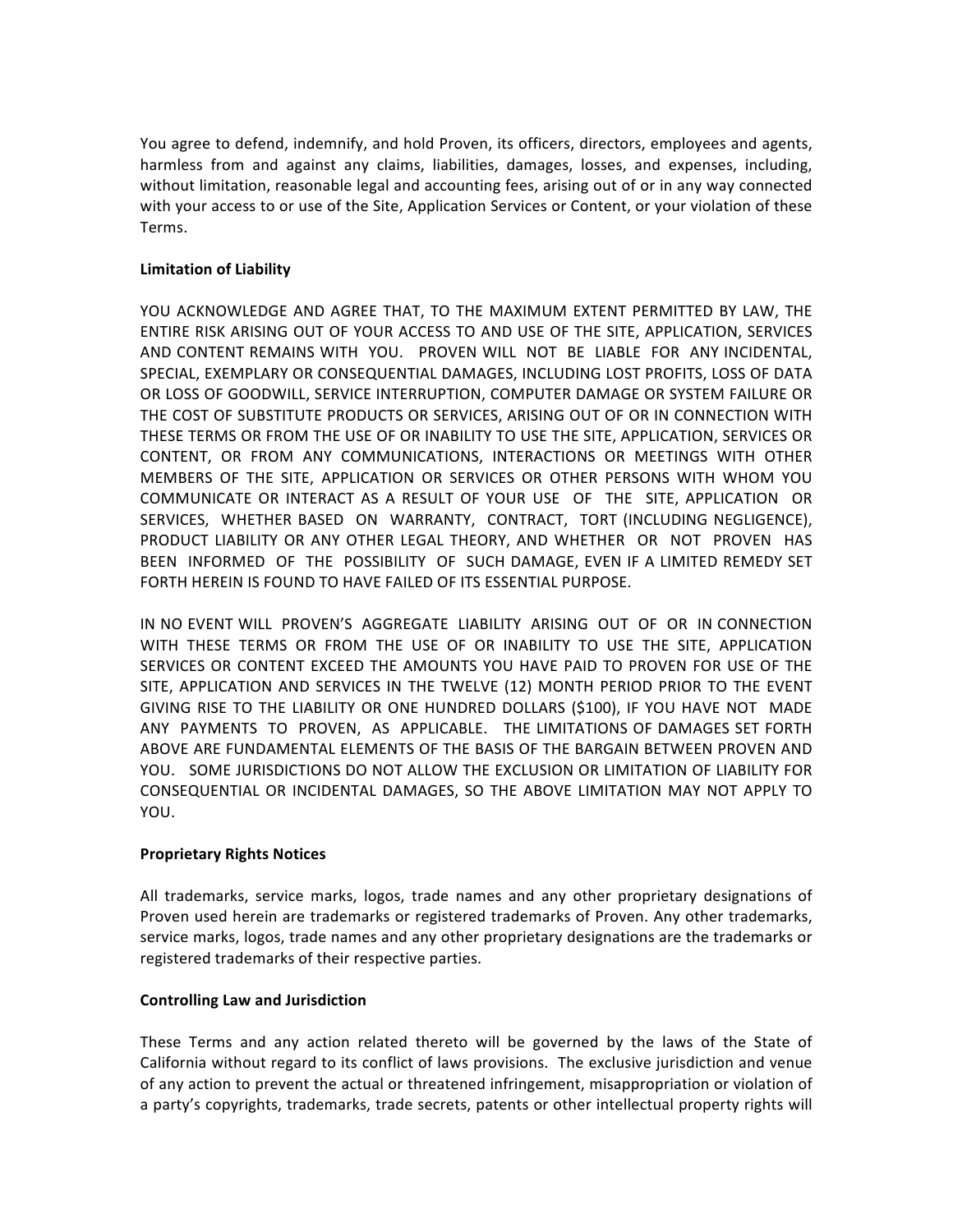be the state and federal courts located in the Northern District of California and each of the parties hereto waives any objection to jurisdiction and venue in such courts.

# **Export Control**

You agree to comply fully with all U.S. and foreign export laws and regulations to ensure that neither the Application nor any technical data related thereto nor any direct product thereof is exported or re-exported directly or indirectly in violation of, or used for any purposes prohibited by, such laws and regulations. By using the App Store Sourced Application, you represent and warrant that: (i) you are not located in a country that is subject to a U.S. Government embargo, or that has been designated by the U.S. Government as a "terrorist supporting" country; and (ii) you are not listed on any U.S. Government list of prohibited or restricted parties.

# **Entire Agreement**

These Terms constitute the entire and exclusive understanding and agreement between Proven and you regarding the Site, Application, Services and Content, and these Terms supersede and replace any and all prior oral or written understandings or agreements between Proven and you regarding the Site, Application, Services and Content.

# **Assignment**

You may not assign or transfer these Terms, by operation of law or otherwise, without Proven's prior written consent. Any attempt by you to assign or transfer these Terms, without such consent, will be null and of no effect. Proven may assign or transfer these Terms, at its sole discretion, without restriction. Subject to the foregoing, these Terms will bind and inure to the benefit of the parties, their successors and permitted assigns.

### Notices

Any notices or other communications permitted to required hereunder, including those regarding modifications to these Terms, will be in writing and given: (i) by Proven via email (in each case to the address that you provide) or (ii) by posting to the Site or Application or through the Services. For notices made by email, the date of receipt will be deemed the date on which such notice is transmitted.

### **Dispute Resolution**

You and Proven agree that any dispute, claim or controversy arising out of or relating to these Terms or the breach, termination, enforcement, interpretation or validity thereof or the use of the Site, Services or Application (collectively, "Disputes") will be settled by binding arbitration, except that each party retains the right to bring an individual action in small claims court and the right to seek injunctive or other equitable relief in a court of competent jurisdiction to prevent the actual or threatened infringement, misappropriation or violation of a party's copyrights, trademarks, trade secrets, patents or other intellectual property rights. You acknowledge and agree that you and Proven are each waiving the right to a trial by jury or to participate as a plaintiff or class member in any purported class action or representative **proceeding.** Further, unless both you and Proven otherwise agree in writing, the arbitrator may not consolidate more than one person's claims, and may not otherwise preside over any form of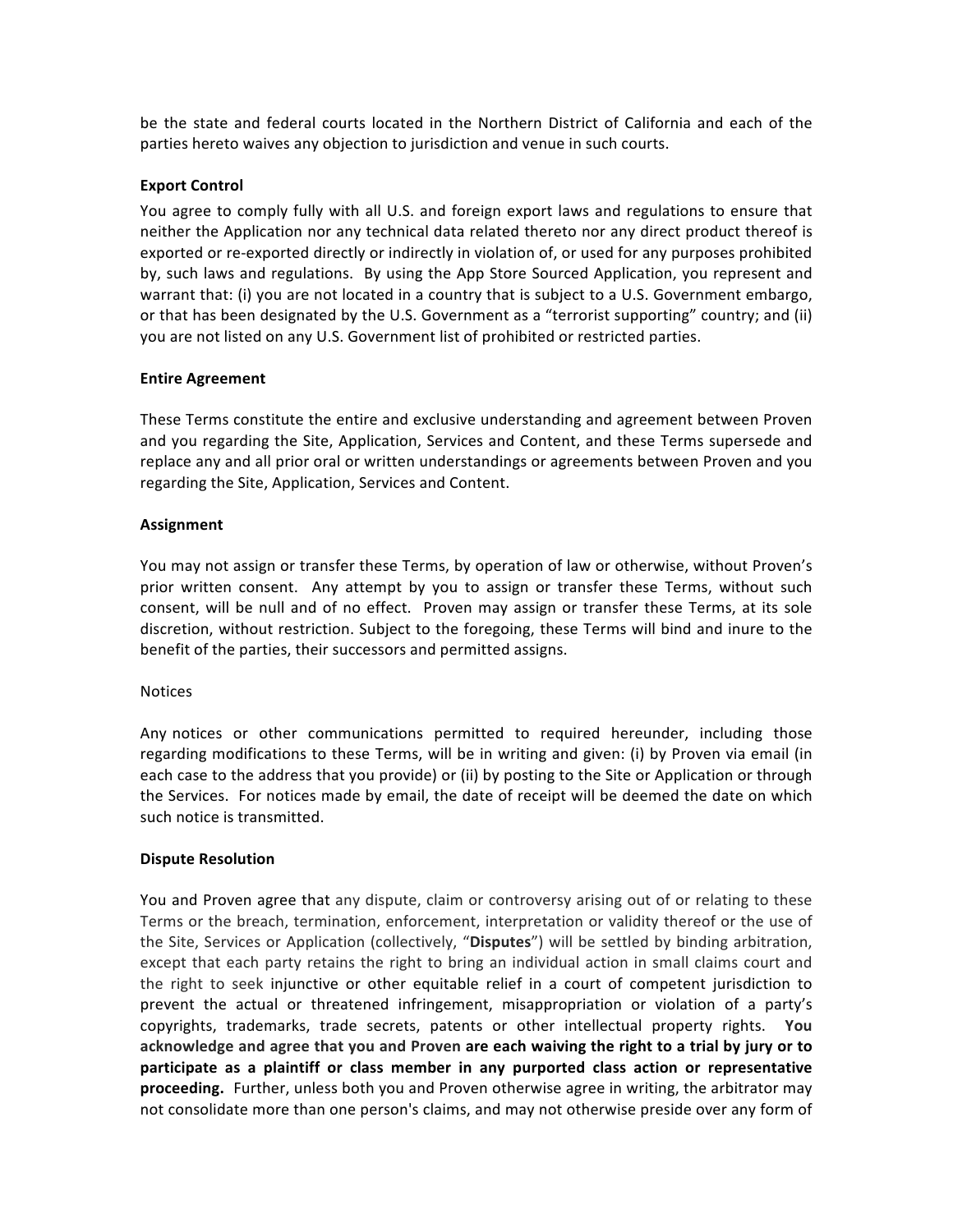any class or representative proceeding. If this specific paragraph is held unenforceable, then the entirety of this "Dispute Resolution" section will be deemed void. Except as provided in the preceding sentence, this "Dispute Resolution" section will survive any termination of these Terms.

Arbitration Rules and Governing Law. The arbitration will be administered by the American Arbitration Association ("AAA") in accordance with the Commercial Arbitration Rules and the Supplementary Procedures for Consumer Related Disputes (the "AAA Rules") then in effect, except as modified by this "Dispute Resolution" section. (The AAA Rules are available at www.adr.org/arb\_med or by calling the AAA at 1-800-778-7879.) The Federal Arbitration Act will govern the interpretation and enforcement of this Section.

Arbitration Process. A party who desires to initiate arbitration must provide the other party with a written Demand for Arbitration as specified in the AAA Rules. (The AAA provides a form Demand for Arbitration at http://www.adr.org/aaa/ShowPDF?doc=ADRSTG\_004175 and a separate form for California residents at http://adr.org/aaa/ShowPDF?doc=ADRSTG\_004314.) The arbitrator will be either a retired judge or an attorney licensed to practice law in the state of California and will be selected by the parties from the AAA's roster of consumer dispute arbitrators. If the parties are unable to agree upon an arbitrator within seven (7) days of delivery of the Demand for Arbitration, then the AAA will appoint the arbitrator in accordance with the AAA Rules.

Arbitration Location and Procedure. Unless you and Proven otherwise agree, the arbitration will be conducted in the county where you reside. If your claim does not exceed \$10,000, then the arbitration will be conducted solely on the basis of documents you and Proven submit to the arbitrator, unless you request a hearing or the arbitrator determines that a hearing is necessary. If your claim exceeds \$10,000, your right to a hearing will be determined by the AAA Rules. Subject to the AAA Rules, the arbitrator will have the discretion to direct a reasonable exchange of information by the parties, consistent with the expedited nature of the arbitration.

Arbitrator's Decision. The arbitrator will render an award within the time frame specified in the AAA Rules. The arbitrator's decision will include the essential findings and conclusions upon which the arbitrator based the award. Judgment on the arbitration award may be entered in any court having jurisdiction thereof. The arbitrator's award damages must be consistent with the terms of the "Limitation of Liability" section above as to the types and the amounts of damages for which a party may be held liable. The arbitrator may award declaratory or injunctive relief only in favor of the claimant and only to the extent necessary to provide relief warranted by the claimant's individual claim. If you prevail in arbitration you will be entitled to an award of attorneys' fees and expenses, to the extent provided under applicable law. Proven will not seek, and hereby waives all rights it may have under applicable law to recover, attorneys' fees and expenses if it prevails in arbitration.

Fees. Your responsibility to pay any AAA filing, administrative and arbitrator fees will be solely as set forth in the AAA Rules. However, if your claim for damages does not exceed \$75,000, Proven will pay all such fees unless the arbitrator finds that either the substance of your claim or the relief sought in your Demand for Arbitration was frivolous or was brought for an improper purpose (as measured by the standards set forth in Federal Rule of Civil Procedure  $11(b)$ ).